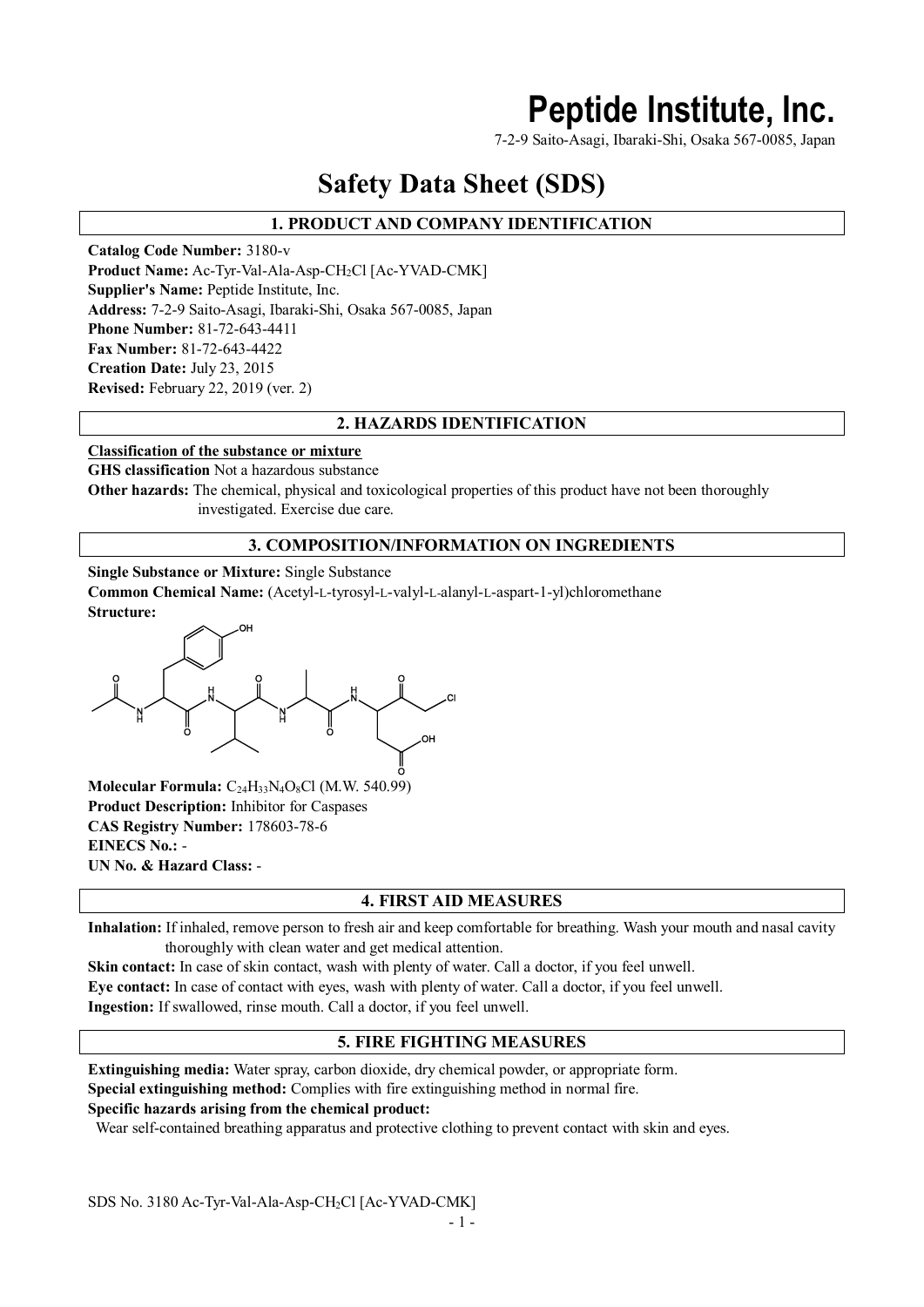# **Peptide Institute, Inc.**

7-2-9 Saito-Asagi, Ibaraki-Shi, Osaka 567-0085, Japan

# **6. ACCIDENTAL RELEASE MEASURES**

**Personal precautions, protective equipment and emergency procedures:**

Wear respirator, chemical safety goggles, rubber boots and heavy rubber gloves.

**Environmental precautions:**

To be careful not discharged to the environment without being properly handled waste water contaminated.

**Methods and materials for contaminant and methods and materials for cleaning up:**

Sweep up, place in a bag and hold for waste disposal. Avoid raising dust.

# **7. HANDLING AND STORAGE**

**Handling:** Avoid inhalation. Avoid contact with eyes, skin and clothing. **Storage:** Keep container tightly closed. Store in a cool dry place. Recommended Storage -20 °C.

#### **8. EXPOSURE CONTROLS/PERSONAL PROTECTION**

**Engineering controls:** No data available **Exposure limits:** No data available **Personal protective equipment:** Wear appropriate respirator, chemical-resistant gloves, safety goggles, other protective clothing.

#### **9. PHYSICAL AND CHEMICAL PROPERTIES**

**Appearance and Odor:** Colorless jelly-like solid **Reactivity in Water:** No reactivity **Solubility:** Soluble in DMSO

# **10. STABILITY AND REACTIVITY**

**Stability:** No data available **Reactivity:** No data available

#### **11. TOXICOLOGICAL INFORMATION**

**Acute toxicity:** No data available **Skin irritation/corrosion:** No data available **Serious eye damage/ irritation:** No data available **Respiratory or skin sensitization:** No data available **Reproductive cell mutagenicity:** No data available **Carcinogenicity:** No data available **Reproductive toxicity:** No data available **STOT-single exposure:** No data available **STOT-repeated exposure:** No data available **Aspiration hazard:** No data available

#### **12. ECOLOGICAL INFORMATION**

**Ecotoxicity:** No data available **Persistence and degradability:** No data available **Bioaccumulative potential:** No data available **Mobility in soil:** No data available

#### **13. DISPOSAL CONSIDERATIONS**

Observe all federal, state and local environmental regulations. Dissolve or mix the material with a combustible solvent and burn in a chemical incinerator equipped with an afterburner and scrubber.